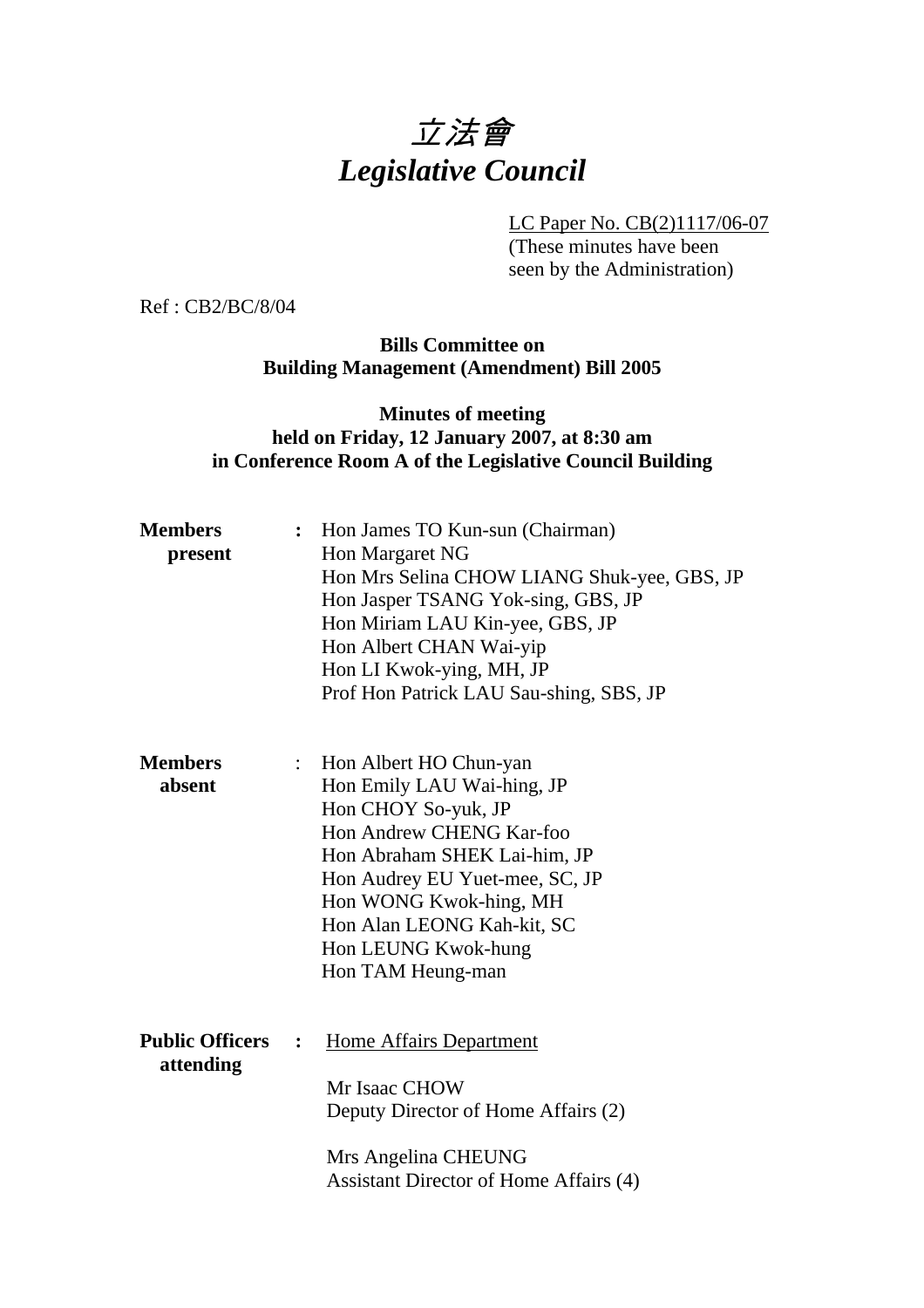## Department of Justice

Mr Michael LAM Senior Government Counsel

| <b>Clerk</b> in<br><i>attendance</i> | Miss Flora TAI<br>Chief Council Secretary (2)2     |
|--------------------------------------|----------------------------------------------------|
| <b>Staff</b> in<br>attendance        | Mr Stephen LAM<br><b>Assistant Legal Adviser 4</b> |
|                                      | Ms Joanne MAK<br>Senior Council Secretary (2)2     |

#### Action

#### **I. Meeting with the Administration**

1. The Bills Committee deliberated (index of proceedings attached in **Annex**).

#### Paragraph 8 of Schedule 2 to BMO

2. The Administration informed members that it agreed to take on members' suggestion that managements committees (MCs) should be required to post the notices (which would specify the resolutions to be proposed) of MC meetings at a prominent place of the building and would move Committee Stage amendments (CSAs) to paragraph 2 of Schedule 2 accordingly. Moreover, the Administration would move a CSA to delete paragraph 3 of Schedule 2 so that the requirement of giving notice of an MC meeting to each MC member at least 7 days before the meeting as specified in paragraph 2 could no longer be waived, even if the MC had decided on the dates and times of such meetings for the whole year by resolution in accordance with paragraph 3.

### Amendment to the heading of section 28 of BMO

Admin 3. The Administration informed members that it agreed to take on members' suggestion that "Obligations" in the heading of the new section 28 (as replaced by section 12 of the Building Management (Amendment) Ordinance 2000) should be substituted with "Matters". A CSA to such effect would be moved.

> Scope of Third Party Risks Insurance for Owners' Corporations (OCs) *[LC Paper No. CB(2)791/06-07(01)]*

# Admin

Admin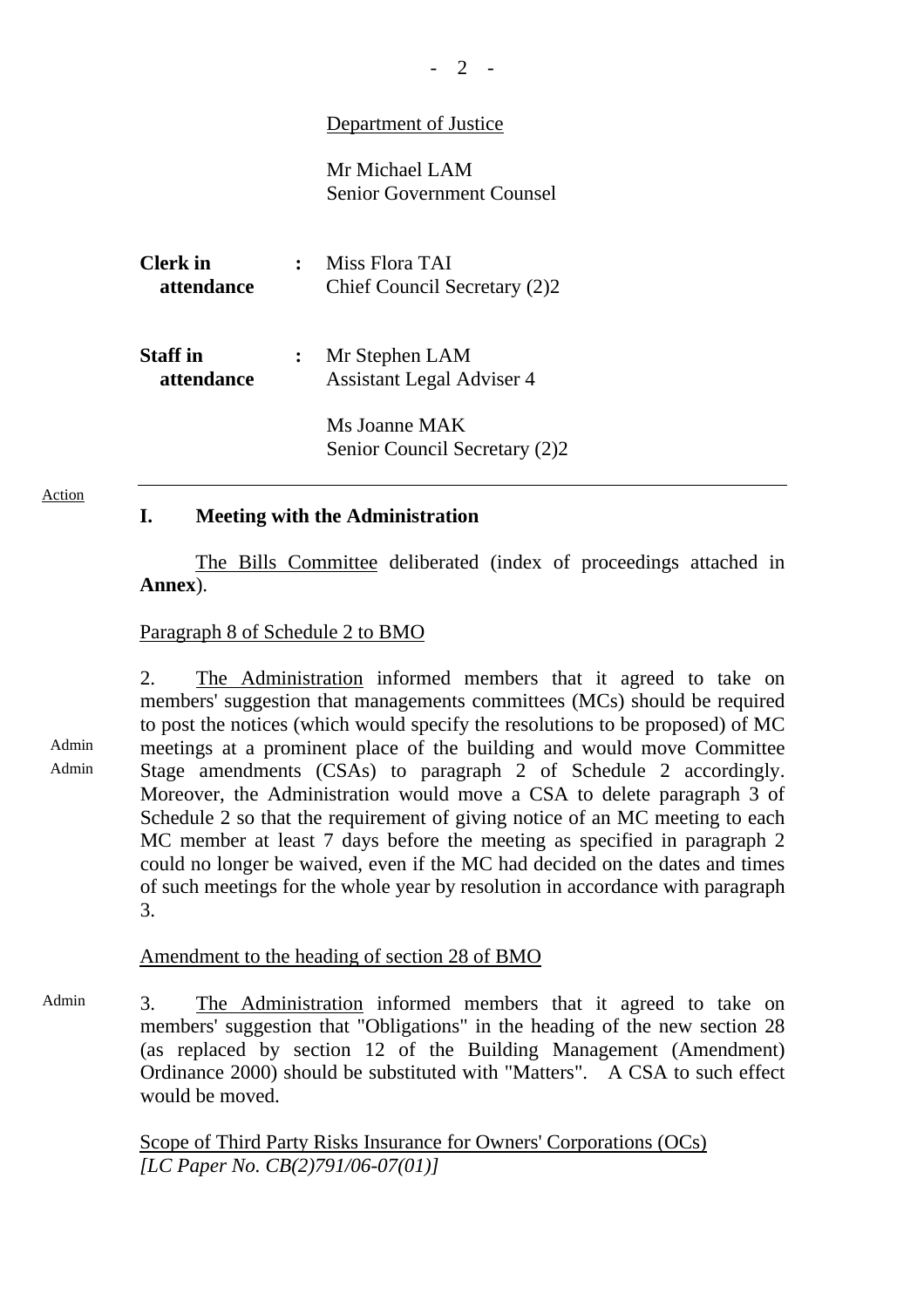4. Members noted the Administration's position that, for the reasons set out in paragraphs 2 to 18 of its paper, section 28(1) of the Building Management Ordinance (BMO) should not require OCs to procure third party risks insurance to cover the liability of individual occupiers.

5. Some members including the Chairman and Mr LI Kwok-ying were of the view that, from the perspective of offering the best protection for third parties, the scope of the third party risks insurance to be procured by OCs should cover liabilities arising from all accidents that occurred in the common parts of a building, even in the event that the responsibility actually laid with an individual occupier. Members further considered that, even if it was held by the court that the OC was not responsible for the accident but an individual occupier, the insurance company of the OC should still pay the damages for the OC up to the policy amount. The insurance company could then exercise its subrogation right and recover compensation from the occupier concerned.

6. The Administration informed the Bills Committee that the Hong Kong Federation of Insurers (the Federation) had advised that there might not be any insurance companies which would provide cover to individual occupiers under the third party risks insurance policy procured by OCs, given the fact that it was not feasible to make a risk assessment. Members agreed that the Bills Committee should meet with representatives of the Federation at the next meeting scheduled for 16 January 2007 at 2:30 pm in order to obtain more detailed information from the trade. Members also agreed that Hon Bernard CHAN, Member from the Insurance functional constituency, should also be invited to join the discussion, if possible.

 (*Post-meeting note*: the meeting scheduled for 16 January 2007 at 2:30 pm was cancelled due to unavailability of representatives of the Federation. The Bills Committee subsequently arranged to meet with the Federation on 22 January 2007 at 8:30 am.)

# **II. Any other business**

CSAs to be proposed by individual members

Admin 7. The Administration agreed to provide the final set of CSAs (except for any further CSAs to section 28) on 15 January 2007.

> (*Post-meeting note*: the revised CSAs were provided to the Bills Committee on 15 January 2007.)

Clerk 8. At the Chairman's suggestion, members agreed that individual members who intended to move any CSAs to the Bill should be requested to provide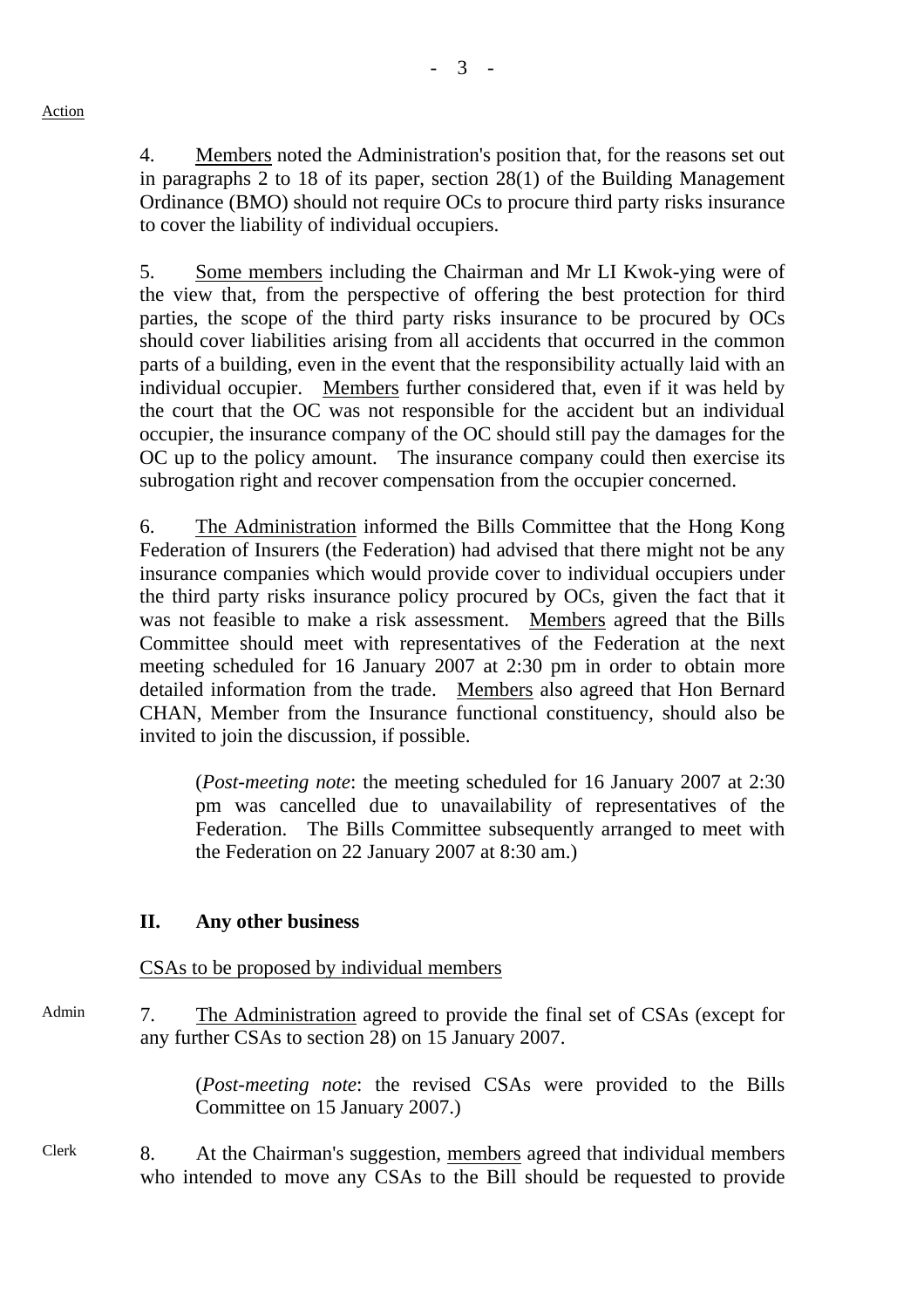Action

their draft CSAs to the Clerk by 22 January 2007. The Bills Committee would schedule a meeting to discuss CSAs proposed by individual members, if any. The Chairman directed that meeting venue should be reserved for 25 January 2007 at 8:30 am and 30 January 2007 at 4:30 pm for such purpose.

9. There being no other business, the meeting ended at 10:00 am.

Council Business Division 2 Legislative Council Secretariat 15 February 2007